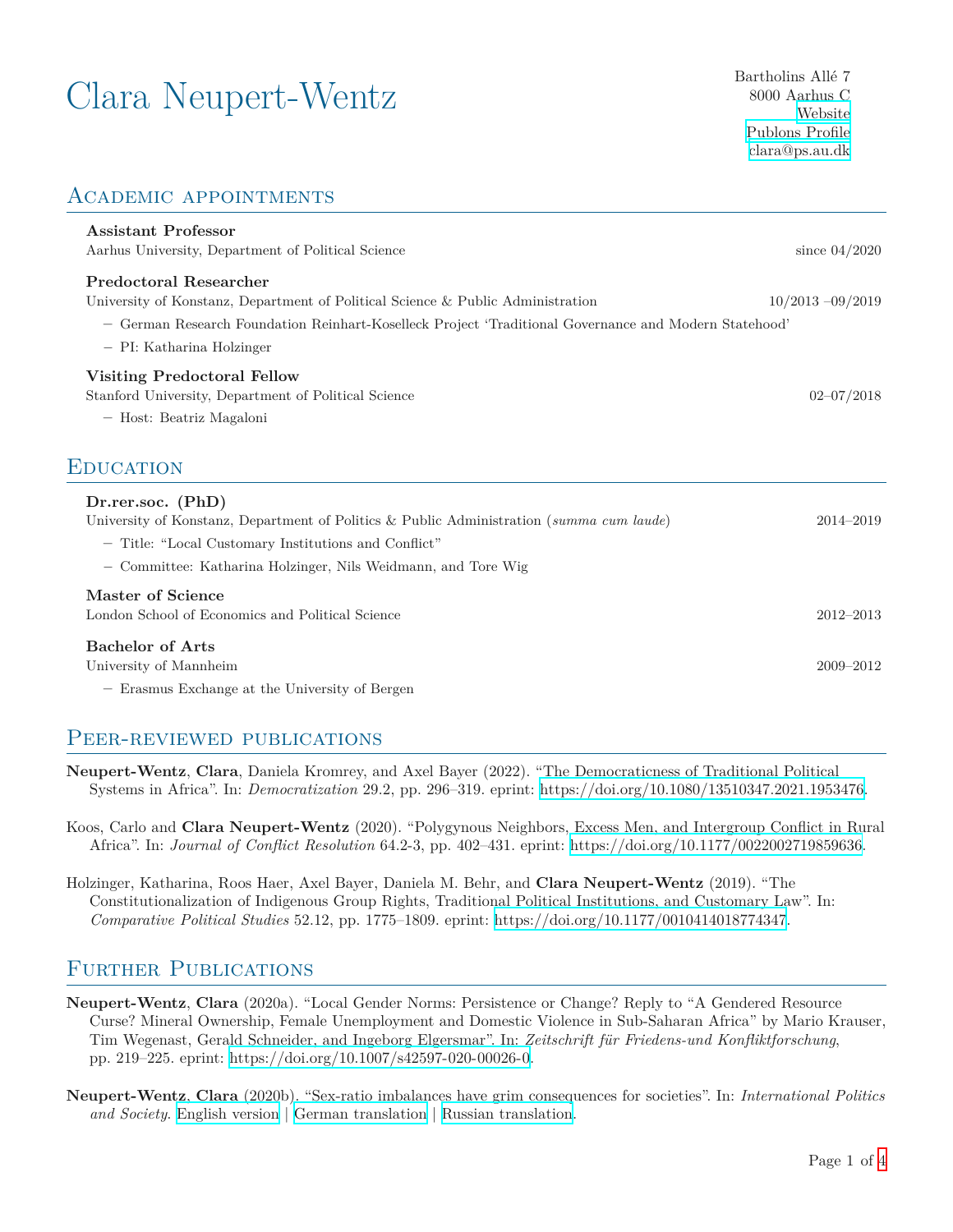### Working Papers

- 1. **Neupert-Wentz, Clara** and Carl Müller-Crepon, "Traditional Institutions in Africa, Past and Present." [Link to WP.](https://osf.io/preprints/socarxiv/kw32s/)
- 2. **Neupert-Wentz, Clara** and Friederike Luise Kelle, "Securing a State: Authorities and Strategy Choice in Demands for Self-Determination"
- 3. **Neupert-Wentz, Clara**, "Traditional Authorities, Norm Collisions, and Communal Conflict"

### ONGOING RESEARCH

- *⋄* Müller-Crepon, Carl, Clara Neupert-Wentz, Andrej Kokkonen, and Jørgen Møller "Rulers on the Road: Itinerant Rule in the Holy Roman Empire, AD 751–1519."
- *⋄* Haas, Nicholas, Prabin Khadka, and Clara Neupert-Wentz "According to Whom? A Comparison of Conflict Data Across Time and Space"
- *⋄* Neupert-Wentz, Clara, and Steffen Selmer Andersen "Sex Ratios and Crime in Denmark"
- *⋄* Axel Bayer, Daniel Behr, Fabian Bergmann, Roos Haer, Katharina Holzinger, Clara Neupert-Wentz, and Sven-Patrick Schmid. "Traditionally Organized Groups and Their Political Institutions: The TradGov Group and Population Datasets"

### **TEACHING**

| <b>MA Thesis Supervision</b> at Aarhus University<br>4 MA Theses                                                                                                                                                                        | since $2021$      |
|-----------------------------------------------------------------------------------------------------------------------------------------------------------------------------------------------------------------------------------------|-------------------|
| <b>Political Institutions</b> at Aarhus University<br>BA Lecture (5/15 sessions) and course coordination – Evaluation (2020 & 2021): 4.5 (best: 5, worst: 1)                                                                            | Spring 2021, 2022 |
| <b>Political Institutions</b> at Aarhus University<br>Two BA Discussion classes Evaluation: 4.6 (class 1), 4.8 (class 2) (best: 5, worst: 1)                                                                                            | Spring 2021       |
| Causes of Intra-State Peace and Conflict at Aarhus University<br><i>MA Seminar</i> – Evaluation (2020 & 2021): 4.4 (best: 5, worst: 1)                                                                                                  | Fall 2020, 2021   |
| <b>Formal and Informal Institutions in Violent Conflicts at University of Konstanz</b><br>Advanced BA Seminar – Evaluation: 1.4 (best: 1, worst: 5)                                                                                     | Spring 2019       |
| Governing Peace and Constitution Making at Summer Academy of the Studienstiftung<br>des deutschen Volkes (German Academic Scholarship Foundation)<br>Two-week BA-level summer school co-taught with Cindy Wittke in Leysin, Switzerland | Summer 2016       |
| Traditional Governance and the State at University of Konstanz<br>Advanced BA Seminar – Evaluation: 1.4 (best: 1, worst: 5)                                                                                                             | Spring $2015$     |
| <b>Introductory Statistics for Historians</b> at University of Mannheim<br>TA for BA tutorial                                                                                                                                           | Spring 2011       |

#### **PRESENTATIONS**

#### **Workshops**

| Ethnicity, Inequality, Conflict, and Democracy, Aarhus University                                    | 2022       |
|------------------------------------------------------------------------------------------------------|------------|
| State formation and regime change, Aarhus University                                                 | 2022       |
| NOPSA workshop on Political Regimes in Comparative and Historical Perspective, Aarhus University     | 2021       |
| Global Conflict Risk Index (GCRI) Workshop, European Commission*                                     | 2020       |
| Regime, State, and Development in Comparative Perspective, Aarhus University                         | 2020       |
| Political Regimes and their Correlates, Aarhus University                                            | 2020       |
| Methods Working Group of the German Association for Peace and Conflict Studies (AFK)                 | 2018, 2019 |
| Measuring Subnational State Capacity, German Institute for Development Evaluation, Bonn <sup>*</sup> | 2019       |
| International Workshop on Traditional Governance & Indigenous People, Konstanz                       | 2016       |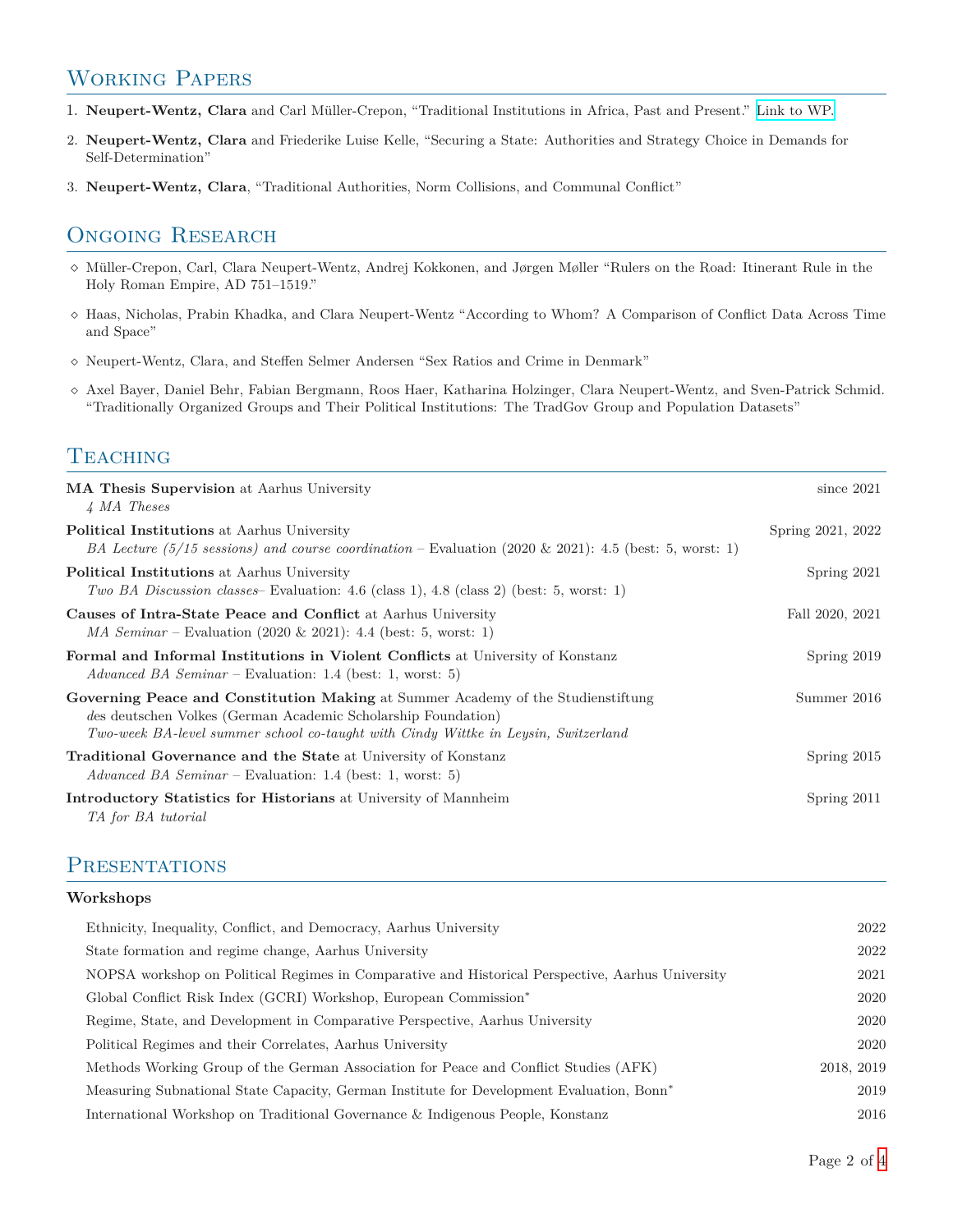#### **Conferences**

| APSA Annual Meeting                                                                              | 2017, 2019, 2021 |
|--------------------------------------------------------------------------------------------------|------------------|
| ISA Annual Convention                                                                            | 2012, 2018, 2020 |
| DPSA Annual Meeting                                                                              | 2021             |
| Jan Tinbergen European Peace Science Conference (NEPS)                                           | 2019             |
| <b>IPSA World Congress</b>                                                                       | 2018             |
| 7th European Conference on African Studies (ECAS), Basel, Switzerland                            | 2017             |
| International Conference of the Commission of Legal Pluralism, Mumbai, India                     | 2015             |
| Politik & Recht, Faculty of Law, Economics, and Politics, University of Konstanz                 | 2015             |
| Gender Research Week, University of Konstanz                                                     | 2014             |
| ECPR Graduate Student Conference, Innsbruck                                                      | 2014             |
| UEL and European Association of Development Research (EADI) undergraduate conference, London, UK | 2011             |
| <b>Seminars</b>                                                                                  |                  |
| "Autocratization today" webinar by CEVIPOL, Université libre de Bruxelles*                       | 2022             |
| International Studies Seminar Series (ISSS), University of Konstanz                              | 2019             |
| Conflict Colloquium at the International Conflict Research Group (ICR), ETH Zürich <sup>*</sup>  | 2018             |
|                                                                                                  |                  |

*∗ invited*

### PROJECTS

| Local Institutions, Demographics, and Conflict<br>Aarhus Universitets Forskningsfond Starting Grant  | since $2020$         |
|------------------------------------------------------------------------------------------------------|----------------------|
| WomanStats Project, www.womanstats.org<br>Head: Varlerie Hudson                                      | $Co-PI$ since $2019$ |
| Traditional Governance and Modern Statehood<br>DFG Reinhart Koselleck Grant, PI: Katharina Holzinger | completion: 2019     |

### GRANTS AND AWARDS

| Aarhus University Political Science Department Small Grant (30K DKK, ca. 4K $\epsilon$ )                                | 2022 |
|-------------------------------------------------------------------------------------------------------------------------|------|
| Carlsberg Foundation Conference Organization Grant (60K DKK, ca. 8K $\epsilon$ )                                        | 2022 |
| Aarhus Universitets Forskningsfond (AUFF) Workshop Organization Grant (54K DKK, ca. 7K $\in$ )                          | 2022 |
| Aarhus Universitets Forskningsfond (AUFF) Starting Grant (1.7M DKK, ca. 230K $\epsilon$ )                               | 2020 |
| Excellence Initiative of the University of Konstanz, Visiting Research Fellowship, Stanford University (7K $\epsilon$ ) | 2018 |
| APSA Annual Meeting Travel Grant, San Francisco, USA                                                                    | 2017 |
| University of Mannheim Junior Researcher Fund, conference grant                                                         | 2012 |
| KFW Bank & University of Mannheim, Crisis Management Simulation at Queen's University, Canada                           | 2011 |
| Best Paper Award at the UEL & EADI conference 'Development in Three Dimensions' London, UK                              | 2011 |
| Rationale Altruisten e.V., University of Mannheim, conference grant                                                     | 2011 |